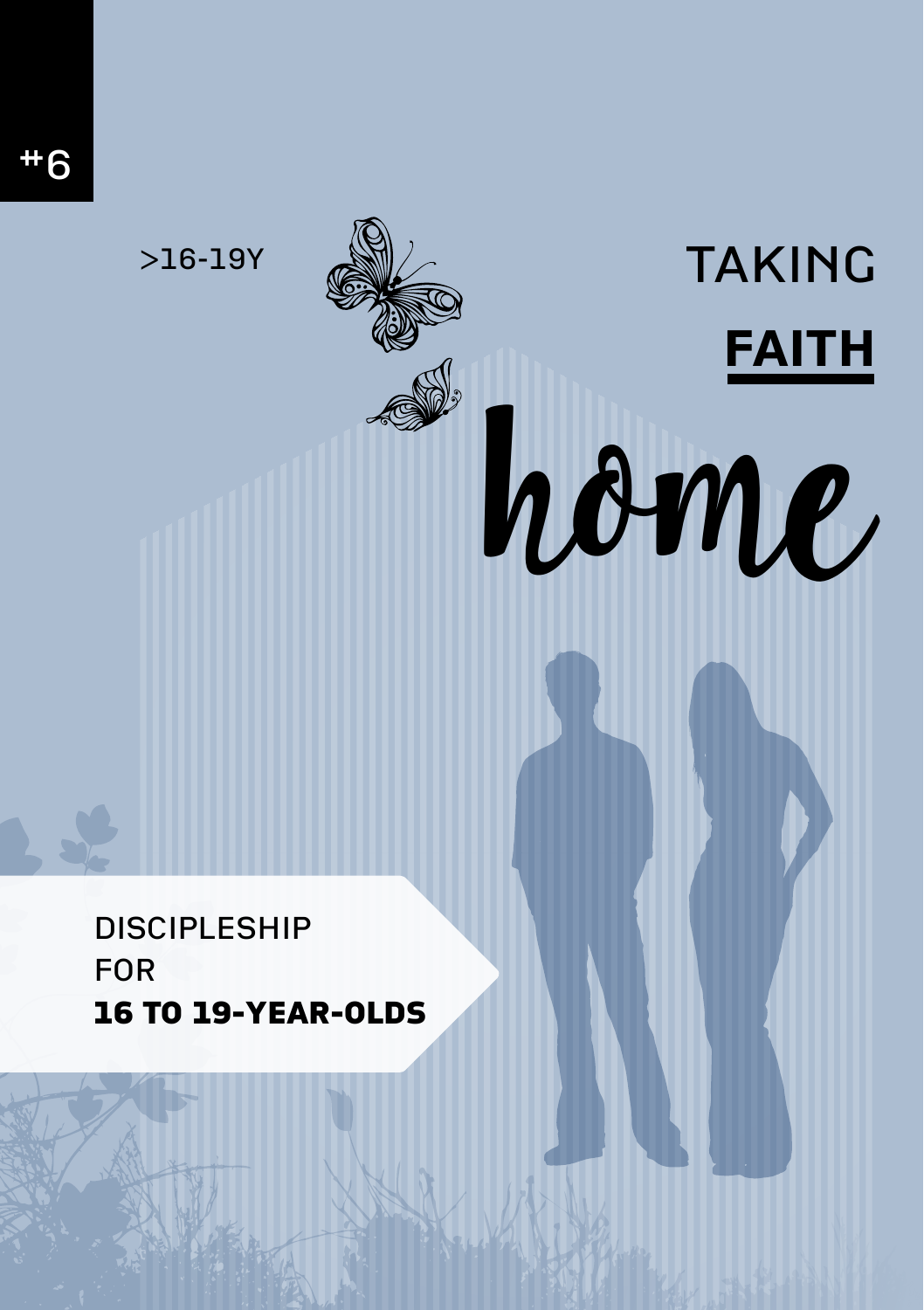**EVEN IF YOUR CHILD IS GROWING UP AND LOOKING MORE AND MORE LIKE AN ADULT, HE/SHE STILL NEEDS**  YOU. TEENAGERS ARE TRYING TO FIND WAYS TO GROW **UP AND BE INDEPENDENT. THEY OFTEN HAVE MANY QUESTIONS. TRY TO FIND TIME IN YOUR BUSY SCHEDULE TO DISCUSS QUESTIONS THAT ARISE.** 

**When teenagers reach their late teens, they are faced with a number of decisions concerning the future. God says in the Bible that he has a plan for everyone. Try to be there for your teenager and guide him or her in the decisions that need to be made.** 

**This pamphlet will give you some thoughts and ideas on what to do to prepare your teenager for the future. We hope they will prove helpful as you and your teenager together meet the challenges of becoming a mature disciple of Jesus.**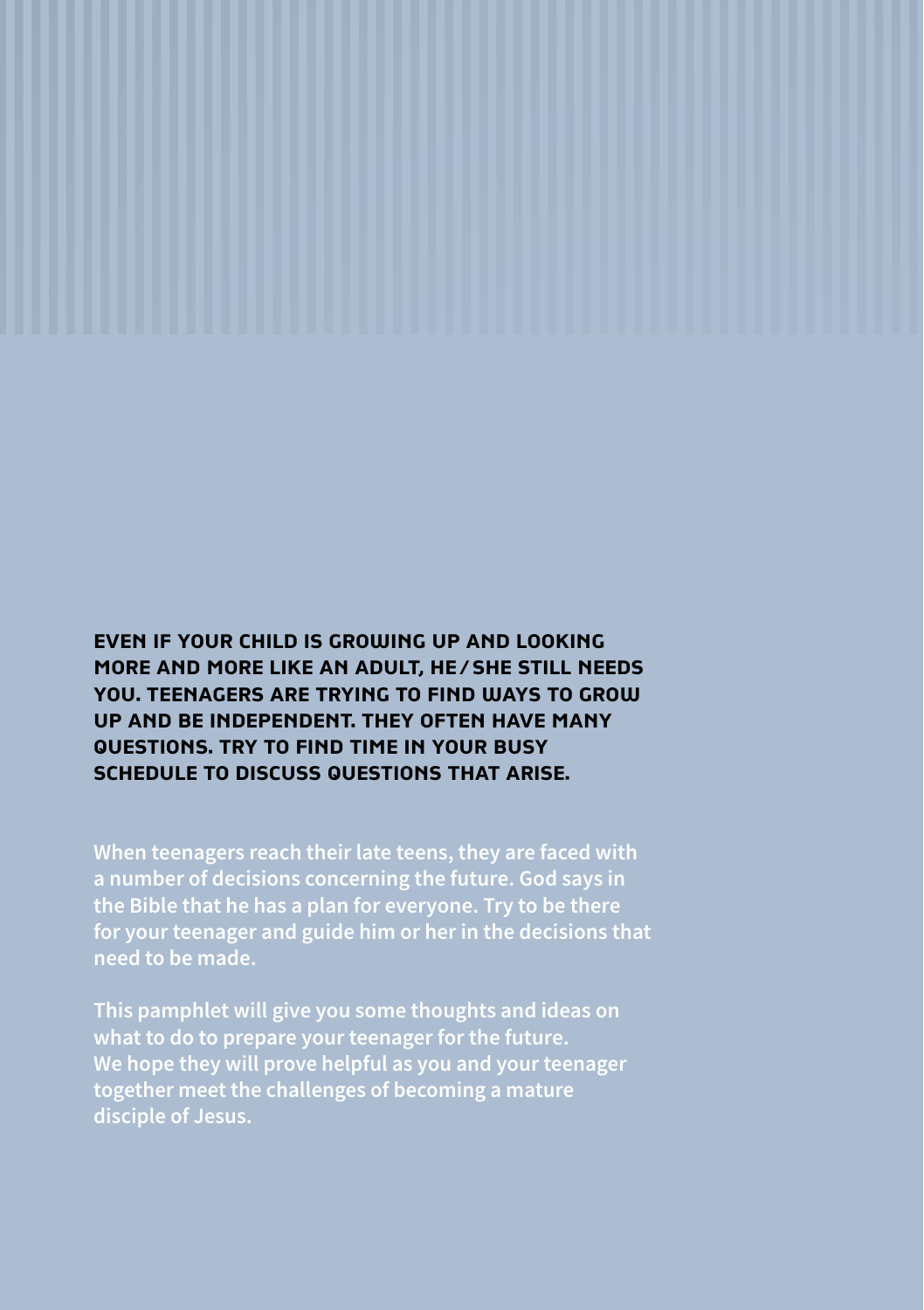

## **PRACTICAL TIPS FOR MENTORING OLDER TEENAGERS:**

## **RELATION-SHIP WITH GOD**

- Encourage your teenager to spend time alone with God on a daily basis. Remember to be a good role model.
- Help your teenager to find a good Bible translation and Bible reading plan. Don't forget to have conversations about the Bible and any questions that your teenager might have.
- Encourage your teenager to keep a prayer journal.
- Allow your young adult to discover and appreciate Christian music.
- Remember, we are all different. Your young adults will relate to God in different ways. Make space for that at home.

## **BE A PART OF THE CHURCH**

- $\blacktriangleright$  Show up and participate in the local church. Invite your teenager to join you.
- $\blacktriangleright$  Help your teenager find out what they can do to be involved in church. Ask leaders in the church to offer your teenager a task at church.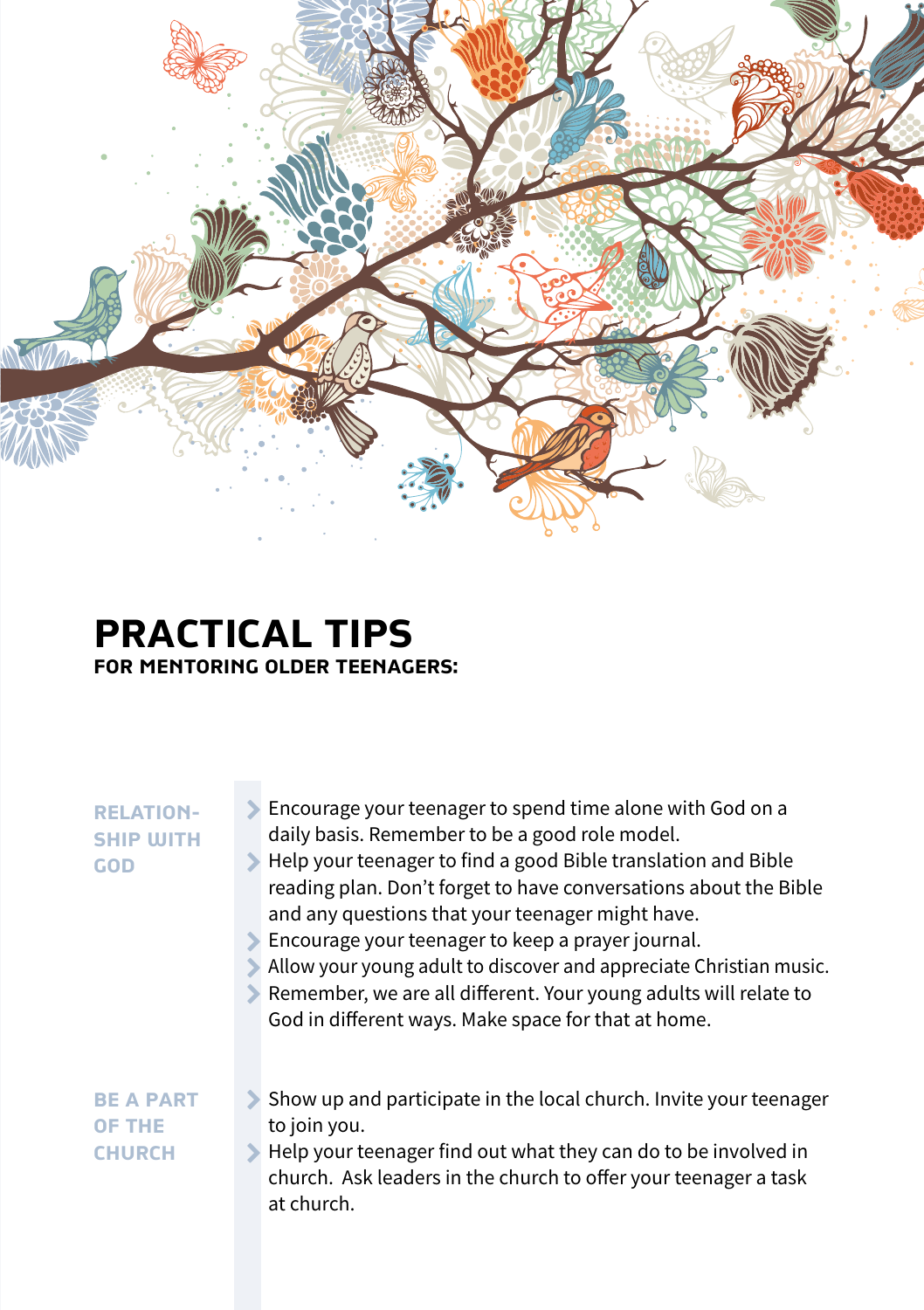

There are a number of activities arranged for teenagers at a national and international level. Help your teenager to register, travel, and pay for such activities. This will help them stay connected with their Christian friends and the church.

**BECOME A MENTOR FOR A YOUNGER PERSON IN THE CHURCH**

- Talk to your teenager about being a role model and mentor for another young person.
- Encourage your teenager to learn the names of the younger children at church and say hi to them when they meet.
- Help your young adult to get involved in pathfinder leadership or be a Sabbath School teacher. Your teenager can be a role model for younger kids through these responsibilities.

## **PRACTISE AN ADVENTIST LIFE STYLE**

- Practice empathic listening. It is important that your young adults feel heard and understood.
- Try to keep a good and calm dialogue going about difficult decisions. Your teenager needs calm advice in applying Christian principles to their everyday life. Make sure that your teenager knows that the choice of lifestyle is theirs to make.
- When your teenager asks questions about, for example, sex and drugs, have the courage to discuss these issues with your teenager. If you do not know the answer, make sure that you are open and honest enough to say so. Look for answers together with your teenager.
- Model an Adventist lifestyle by taking care of your own body, mind, and soul.
- Do not be judgmental about other people's lifestyle choices. Use them as discussion starters and opportunities to help your teenager make decisions about his/her own life.
- Pray for your young adult as he / she move towards adulthood and independence.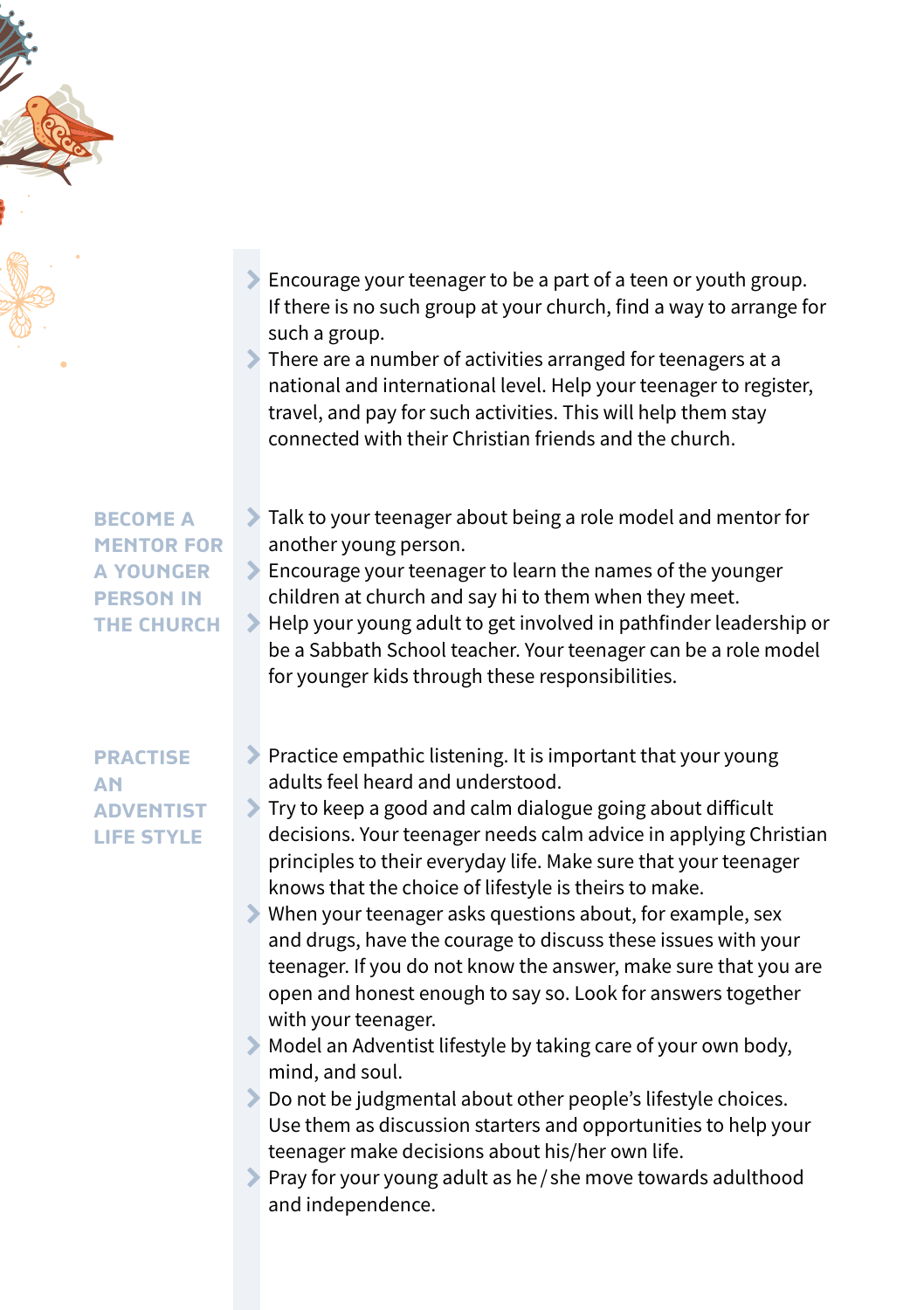## **RESOURCES:**

### Sabbath School for teens:

Real Time Faith: www.realtimefaith.net

## Devotionals:

Teen: Time Out, Steve Case I Choose Life, by Céleste Perrino-Walker Life After Eden, by Seth and Heather Day

#### Reading:

What We Believe for Teens, by Seth J. Pierce Prophecies of Revelation for Teens, by Seth J. Pierce Prophecies of Daniel for Teens, by Seth J. Pierce Ellen White for Teens, by Seth J. Pierce Condensed Conflict Set, Ellen White